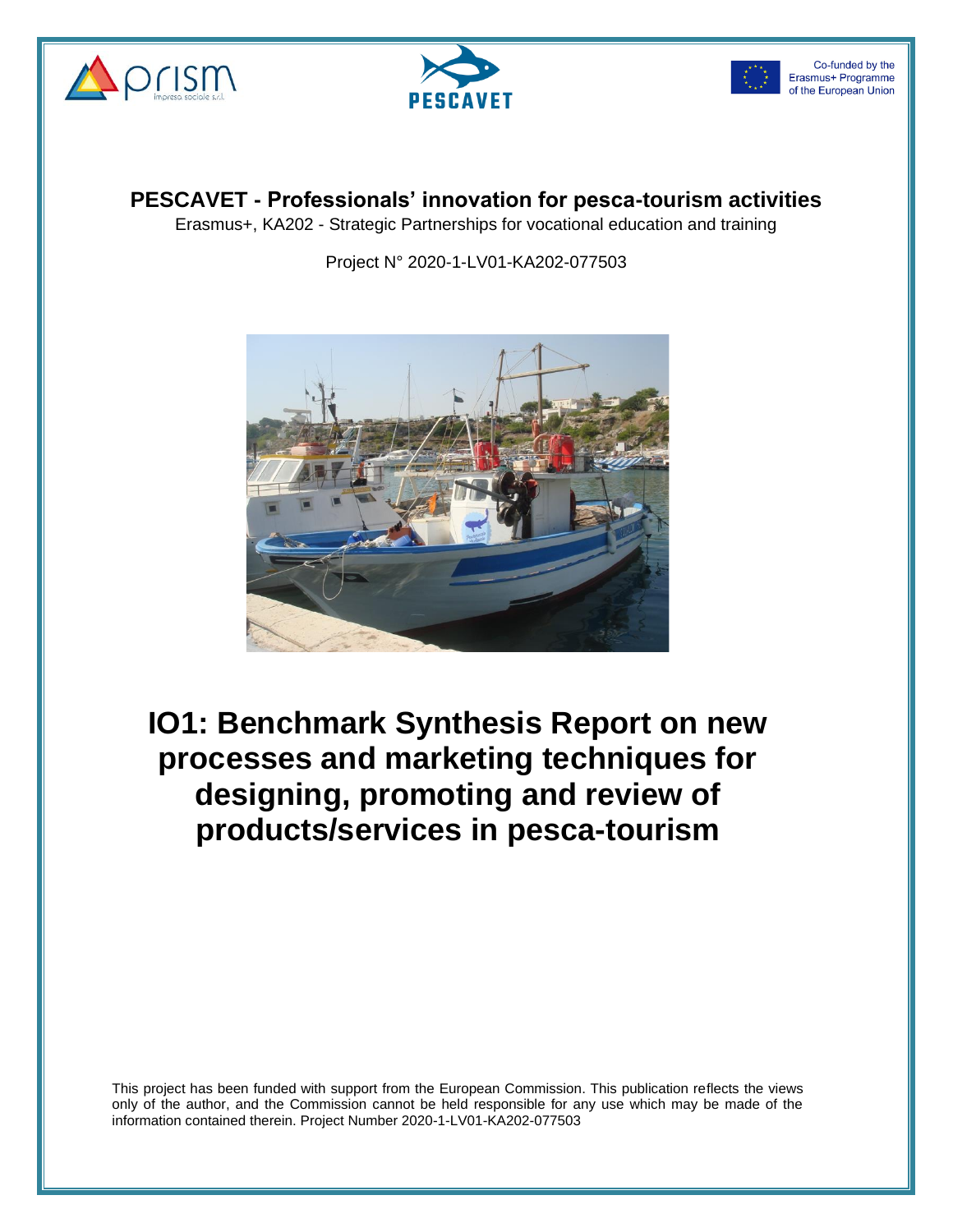





*This document has been released in the framework of PESCAVET Project, with the contribution of the European Union, Erasmus+ Programme*.

*The European Commission support for the production of this publication does not constitute an endorsement of the contents which reflects the views only of the authors, and the Commission cannot be held responsible for any use which may be made of the information contained therein.*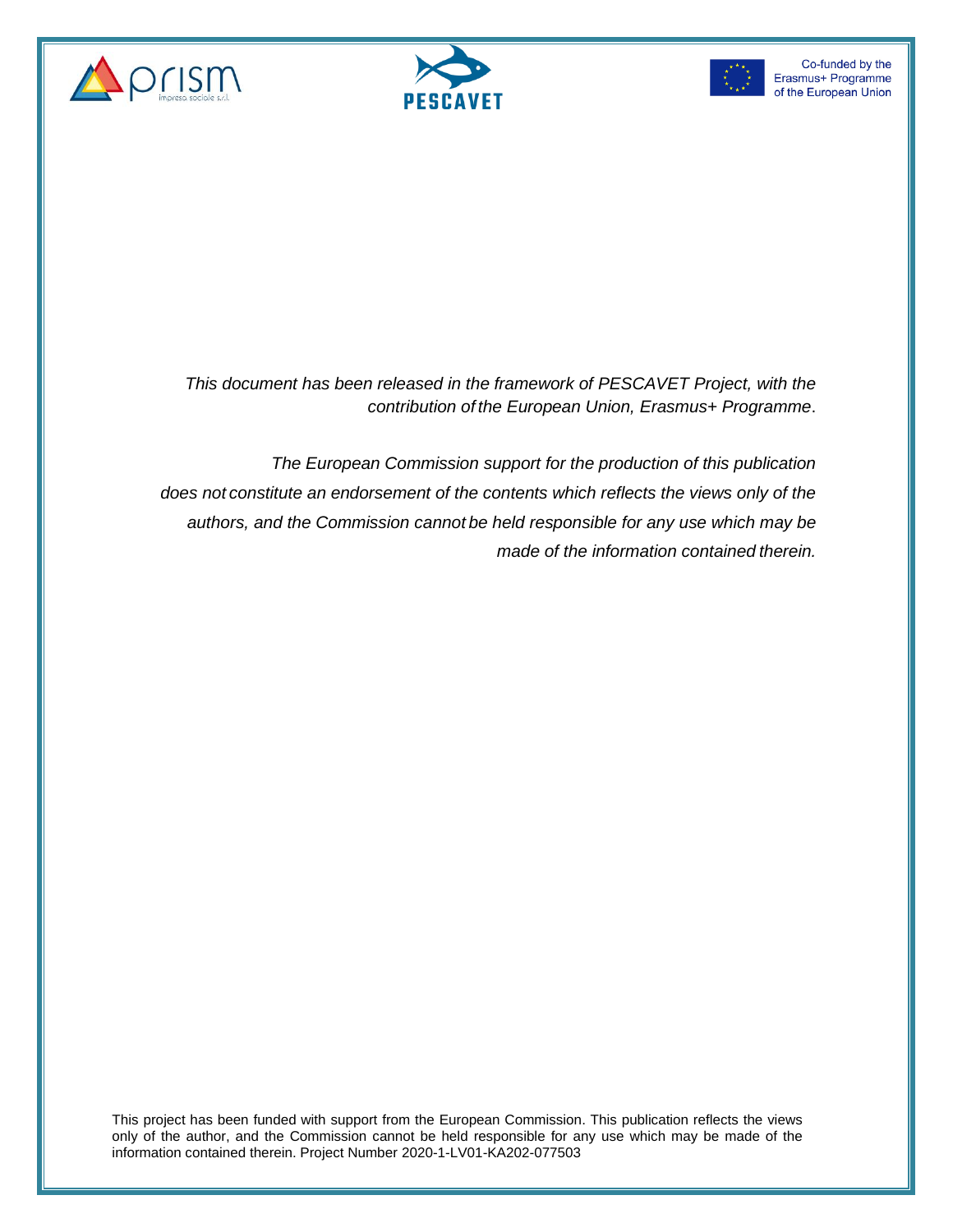





#### **Table of Contents**

| Key findings about pesca-tourism in partner countries: a comparative analysis  6<br>1.                                                                              |    |
|---------------------------------------------------------------------------------------------------------------------------------------------------------------------|----|
|                                                                                                                                                                     |    |
|                                                                                                                                                                     |    |
|                                                                                                                                                                     |    |
|                                                                                                                                                                     |    |
|                                                                                                                                                                     |    |
| 1.6. Local maritime natural heritage and traditional fishing culture in partner countries11                                                                         |    |
|                                                                                                                                                                     |    |
|                                                                                                                                                                     |    |
|                                                                                                                                                                     |    |
| 2. Key topics for the development of the training chapters/modules in IO2 and IO3                                                                                   | 18 |
| 3. Baseline for knowledge on new processes and marketing techniques for products/services in<br>pesca-tourism: compared analysis of best practices from all partner |    |
|                                                                                                                                                                     |    |
|                                                                                                                                                                     |    |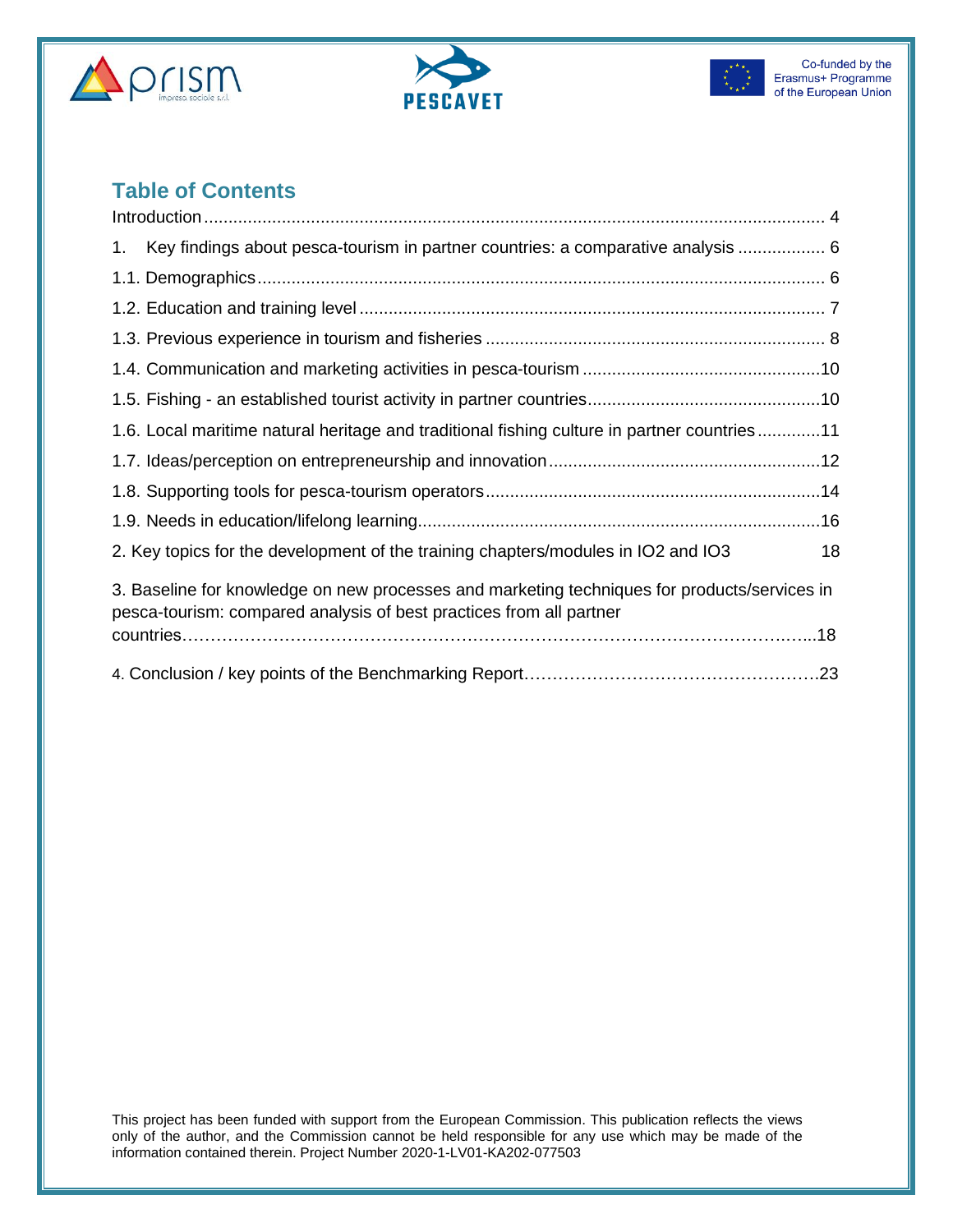





#### **Introduction**

Professionals' innovation training for pesca-tourism activities – PESCAVET project is co-funded by the European Commission under Erasmus  $+$  Programme  $-$  KA2 Cooperation for innovation and the exchange of good practices – Strategic Partnerships for Vocational Education and Training. The overall objective is the development of quality and innovative training courses for professionals related to pesca-tourism. The target groups of the project are professionals working in the pescatourism sector and/or unemployed professionals who are interested in entering the sector.

The project promotes the implementation of innovative training courses to increase opportunities for sustainable entrepreneurship and develop the expertise of professionals to address the challenges identified in this area. The project will target professionals in order to raise awareness for career opportunities in the fisheries related tourism and the improvement of their skills via the implementation of a Benchmark exercise on new processes and marketing techniques for designing, promoting and review of products or services in pesca-tourism (IO1).

More specifically, under IO1, the partnership aims to develop 4 National Reports in Latvia, Italy, Cyprus and Bulgaria in order to collect information on the current situation of pesca-tourism in each partner country. The present report analyses the national data and results retrieved in all partner countries from the questionnaires answered by professionals who work in the maritime and marine sectors. The partners underline the idea that a certain set of minimum standards should always be maintained, regardless of the differences among the pesca-tourism situation in their countries and developed the questionnaire supporting PRISM as the leader of IO1 of the project. It was difficult to collect questionnaires due to the COVID pandemic and the stop of the pescatourism activities in the last 18 months.

This report is actually a product of joint efforts of all partner countries with the results of 45-50 questionnaires in each partner country in order to collect and present the best practices for pesca-tourism at each national level.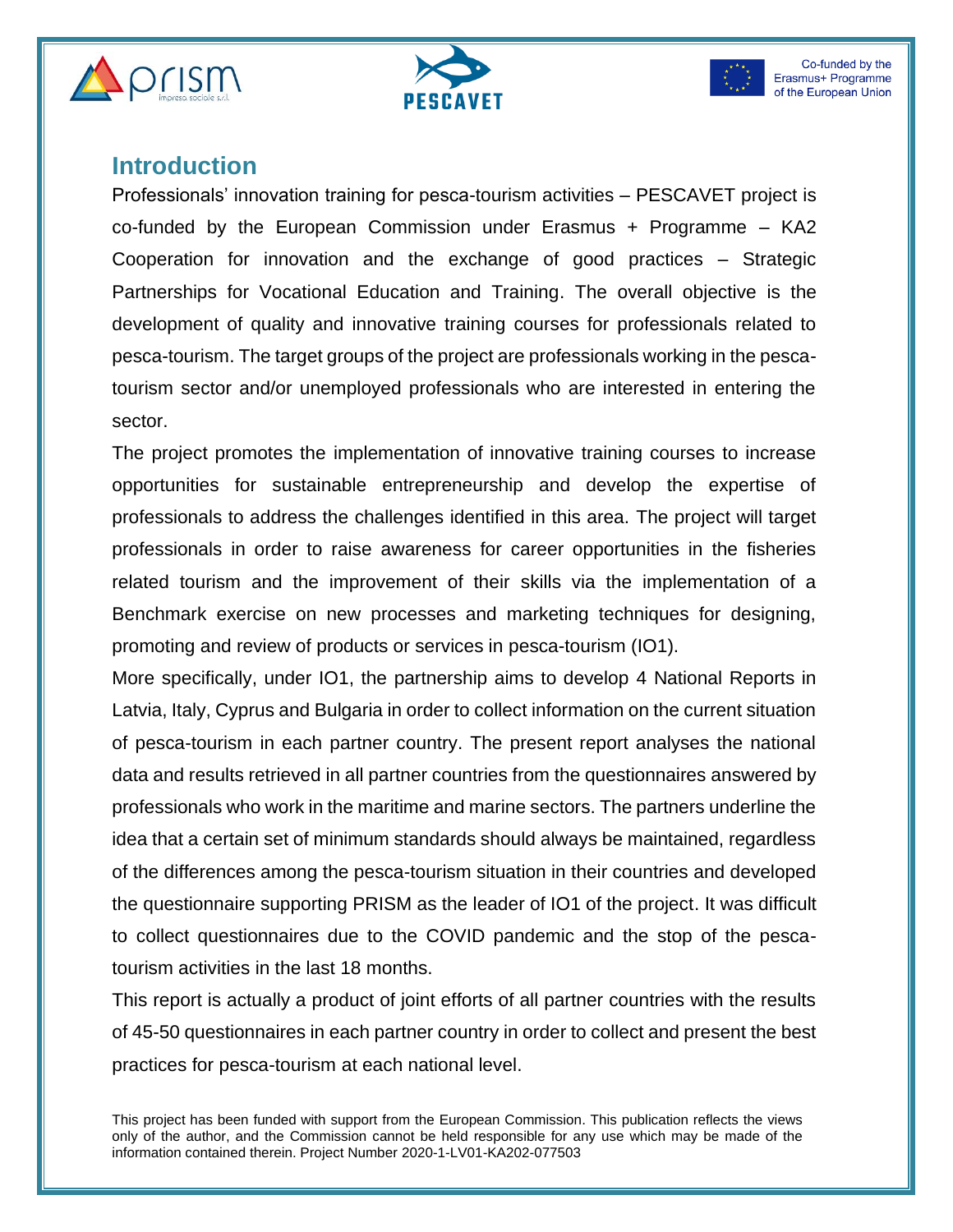





The main objectives of the National Reports are to:

- establish a baseline for knowledge on new processes and marketing techniques for products and services in pesca-tourism;
- provide an optimal knowledge framework for the development and enhancement of pesca-tourism entrepreneurship, to be used not only during the project duration, but more importantly beyond its completion;
- gain a comprehensive identification and understanding of the challenges, strengths and opportunities related to the design, development and promotion of products and services in pesca-tourism in each partner country;
- check for good practices already developed in the participating countries and compare also with other EU countries;
- identify and analyse techniques used to design, promote, and evaluate products and services in the partner countries, at the same time, provide the information needed to successfully design and develop concrete and complementary training tools in the participating countries addressed both to learners and trainers;
- assess existing knowledge levels about pesca-tourism and evaluate best practices with an emphasis on how benchmark data can be used in the training courses of the project;

This final "Benchmark Synthesis Report on new processes and marketing techniques for designing, promoting and review of products or services in pesca-tourism" contains the identified best practices and their associated performance on pesca-tourism development across Europe.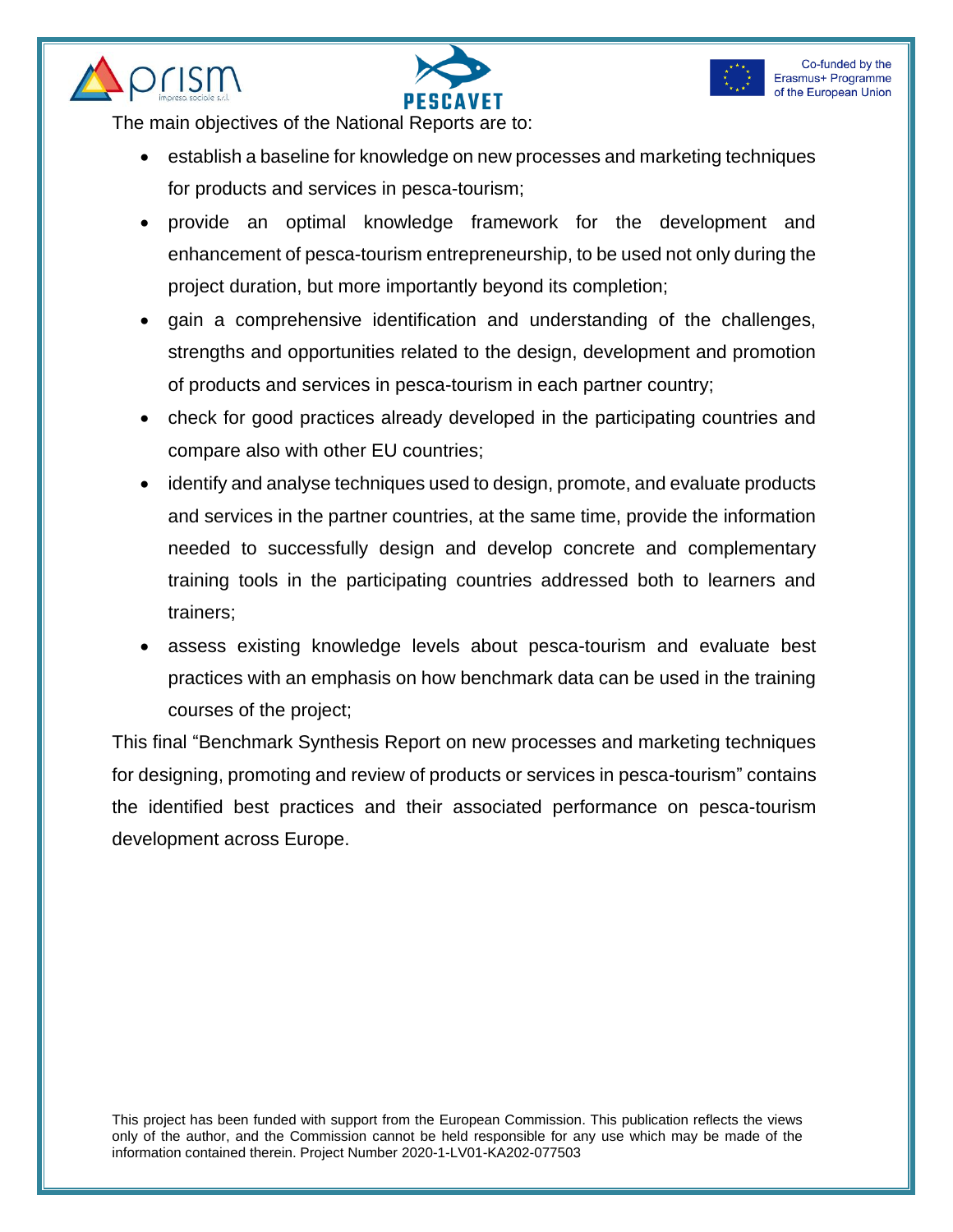





# **1. Key findings about pesca-tourism in partner countries: a comparative analysis**

### **1.1 Demographics**

From a demographic point of view, in Italy (I), Bulgaria (BG), Cyprus (CY) and Latvia (LV) **the majority of respondents are male**: 85% (I), 78% (BG), 68,3% (CY) and 89% (LV). The **age of pesca-tourism professionals is similar** in partner countries: 45% (I), 48% (BG) and 31.7% (CY) are **41-55 years old**. In Latvia the 70% is aged 56-65. The youngest group is 30-40 is only 4% of respondents.

The professionals mostly involved with fisheries and work in maritime and marine sectors in Italy are mostly from Palermo for the 30% of the responders and others from minor islands of Sicily and different cities on the sea coast, from a wide geographical area across Sicily. The professionals mostly involved with fisheries and work in maritime and marine sectors in Cyprus are mostly from Limassol for almost up to 70% of the responders and others from Nicosia. Only few who responded are from Larnaca and a small percentage of them didn't specify the city of their residence.

The professionals mostly involved with fisheries and work in maritime and marine sectors in Bulgaria are mostly from the big cities Burgas and Varna. There are representatives from smaller towns by the sea like Kavarna, Primorsko, Nesebar and Shabla. In Latvia, the professionals mostly involved with fisheries and work in maritime and marine sectors in Latvia are from the Jurmala and Engure regions of Latvia, due to the geographical close to the sea area, close to Riga area and population distribution aspects.

As it concerns the profession of the responders **in Italy**, the biggest percentage of the responders are experts and professionals in fisheries and tourism (45%). With a percentage of 22.5% they are business specialised in tourism. **Only 10% are a business in the pesca-tourism** sector and 7.5% are a business specialised in fisheries.

**In Bulgaria**, **the biggest percentage** are the ones that have a **business specialised in fisheries** (44%). With a percentage of 36% are the experts and professionals in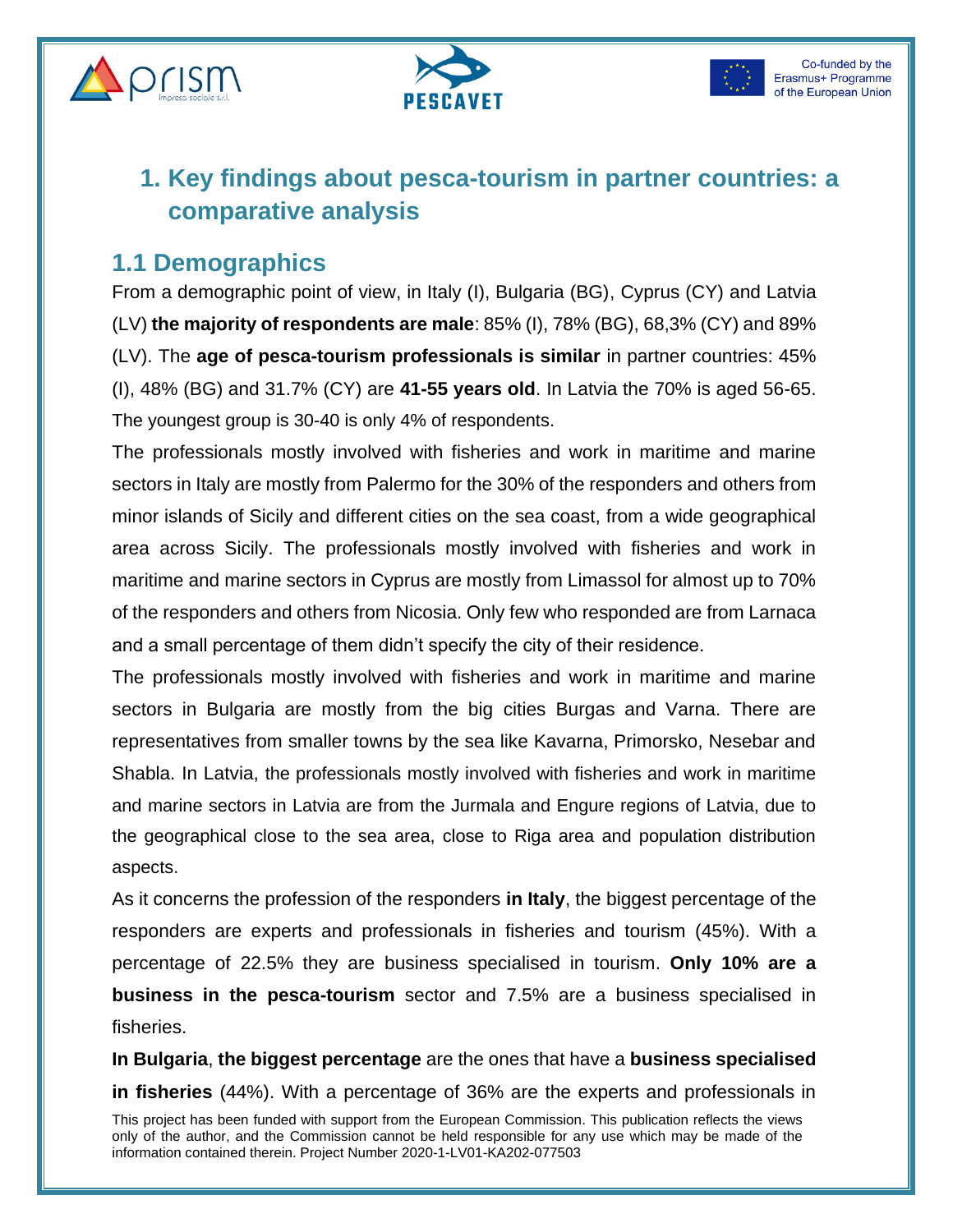





fisheries.

**In Cyprus**, **the biggest percentage** the responders are **experts and professionals in fisheries and tourism** (22%). With a percentage of 17.1% they are education providers in the departments of maritime and fisheries studies, 7,3% are Marine Superintendents.

**In Latvia**, as it concerns the profession of the responders it can be seen that with **the highest respondent group is experts and professionals in fisheries or tourism** 80%. With a 10% are from businesses specialized fisheries. Other groups are negligible.

#### **1.2 Education and training level**

Concerning the level of education **in Italy**, the respondents answered that their **highest level of education is a High school Degree** (37,5%) and Bachelor Degree (25%). 17,5% has a Master Degree and a Trade School/college education. Only 2,5%, one the respondent has not finished high school. In Bulgaria, Regarding the level of education **in Bulgaria**, the respondents have stated that their highest level of education is a **High school Degree** (56%) and Master Degree (18%). Around 16% of respondents have a PhD. **In Cyprus**, the responders have responded that their highest level of education is a **Master Degree** (61%) and Bachelor Degree (22%). 9,8% have PhD and Doctorate or Higher. With 4,9% the responders have finished Trade School and College and with the smallest percentage their highest level of education is high school degree. **In Latvia**, regarding the level of education, the respondents have stated that **their highest level of education is** a High school Degree (16%), School (30%) and **College** (44%). Only 10% of respondents have a BSc or MSc degrees.

In a question if they have been trained on fishing, the respondents **in Italy** answered **NO** with 50% and **YES with the same percentage**. **In Bulgaria 68%** of respondents admit that they **have no previous training in fishing**. Around ⅓ have answered that they have (32%). **In Cyprus** the responders answered **NO with 65,9%** and YES with the percentage of 34,1%, so **similar answers in Bulgaria and Cyprus**. **100% of Latvia respondents** admit that they have **no previous training in fishing**.

In a similar question if the respondents have been **trained on pesca-tourism**, **in Italy the answer was NO with 87,5%** percentage. **Only 16% of the Bulgarian**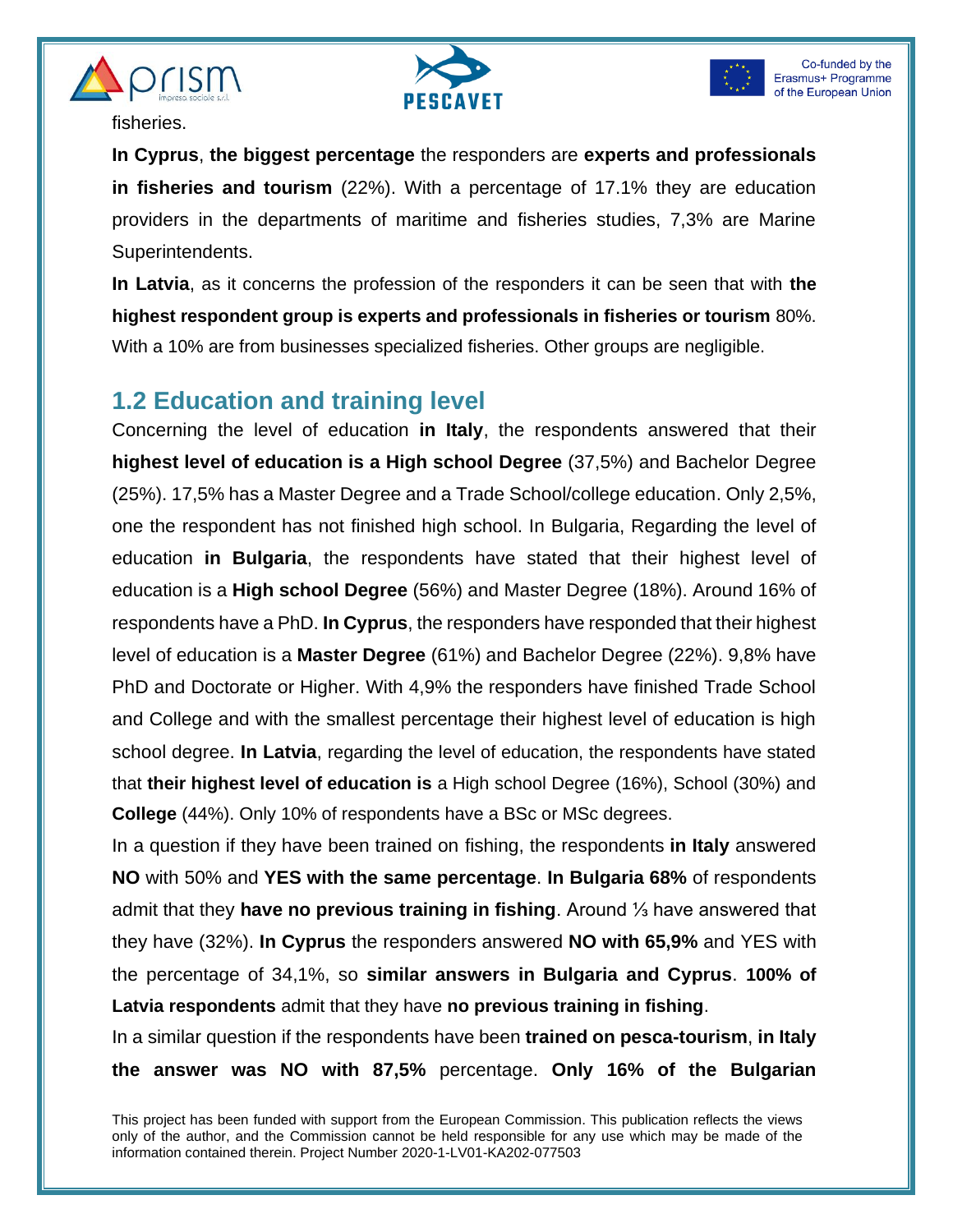





respondents have indicated to have previous training in pesca- tourism. **84% do not have such experience**. **In Cyprus the answer was NO with 92,7% percentage. 100% of Latvia respondents responded that they have no previous training on pesca-tourism!**

**In Italy**, **respondents seem not to have a previous training on entrepreneurship, innovation and business with 62,5%** and 37,5% have been trained on those domains. In Bulgaria 36% of respondents share that they had no previous training in those areas. In Cyprus responders 34,1% didn't have been trained on those domains. So**, the answers were quite similar in all three partner countries. In Latvia**, 10% of respondents share that they have had some previous training in entrepreneurship, innovation and business areas. **90% reported negatively**.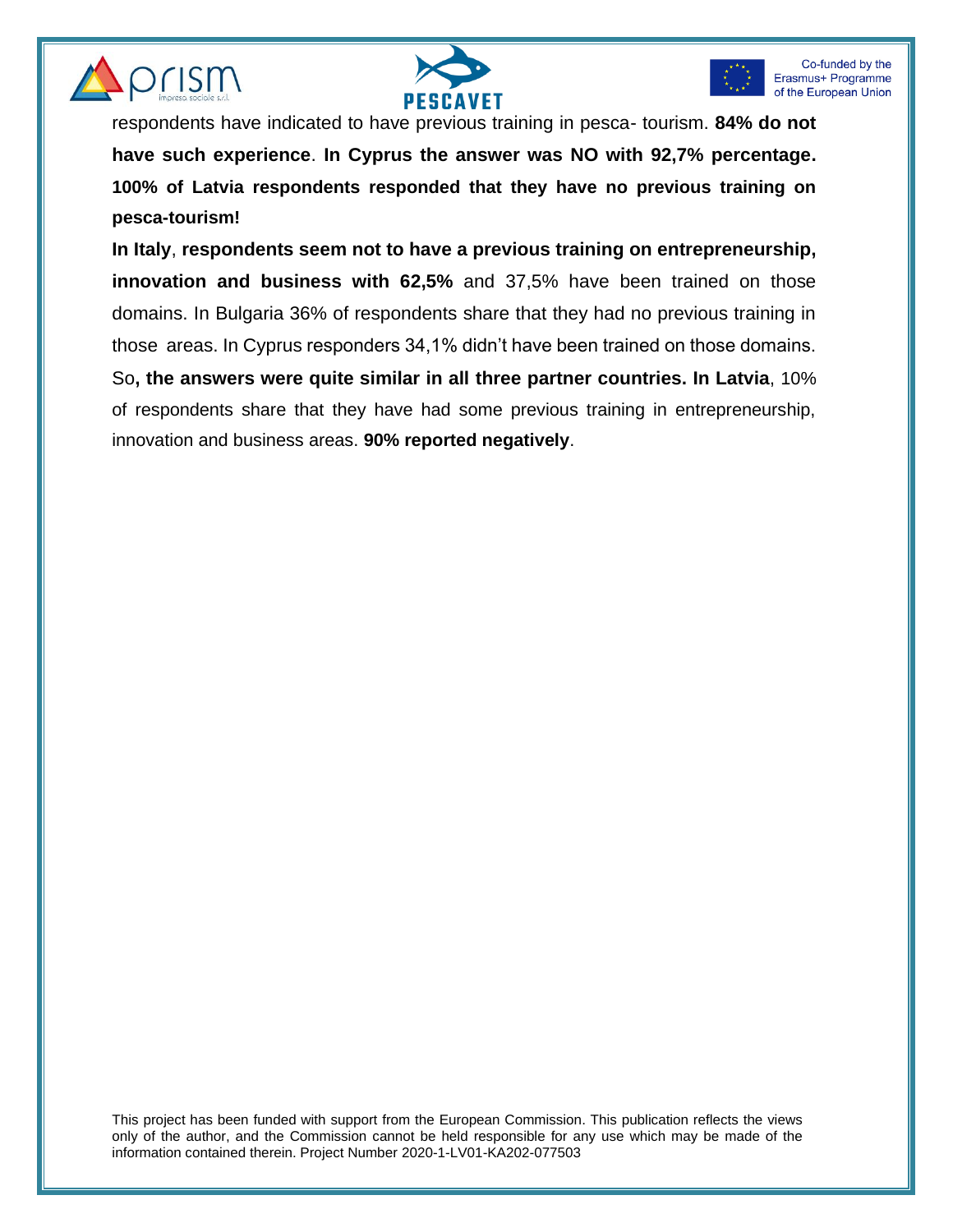





### **1.3 Previous experience in tourism and fisheries**

**In Italy**, respondents have **work experience in the pesca-tourism business in the past with a high percentage of 75%** and 25% had no previous work experience in the sector.

**In Bulgaria, only 4% of respondents say that they have worked in the field of pesca-tourism in the past**. **In Cyprus**, respondents seem that they didn't have any work experience **in the pesca-tourism business in the past with a high percentage of 95,1**% and 4,9% had previous work experience in the sector.

**In Italy, 54,5% of the respondents have 1-3 years' experience in the sector**. 21,2% has 8-10 years' experience, 18,2% has 4-7 years' experience and only the 6,1% has more than 10 years' experience in pesca-tourism, being this activity a quite young one in Italy. **In Bulgaria**, since **only 4% of respondents have answered they have experience in the field of pesca- tourism**, the answers provided here are two and no sufficient information can be systemized. One respondent has stated that he has between 4-7 years of experience and one has indicated that he has over 10 years of experience. **The same applies to Cyprus where few respondents declared they have pescatourism experience**. **In Latvia, nobody of respondents responded that he has worked in the field of pesca-tourism in the past.**

This project has been funded with support from the European Commission. This publication reflects the views only of the author, and the Commission cannot be held responsible for any use which may be made of the information contained therein. Project Number 2020-1-LV01-KA202-077503 **The main product/service offered by professionals in Italy is the local gastronomy, equalling the 75% of the respondents** with 30 answers. Visits to natural assets scored 27 answers, representing the 67,5% of the services offered by pesca-tourism operators. Fishing lessons represent the 60% of the services/products offered with 24 answers, Visits to fishermen's villages scored 6 answers equalling the 15% of the total. **In Bulgaria, two respondents have answered that they offer visits to natural assets, and two more have answered that they provide trips to fishermen villages**. According to the services and products related to pesca-tourism **in Cyprus, most of the respondents are not 100% involved with pesca-tourism**: the answer of 80,5% of them is that this question is not applicable for them. 7,3% responders provide fisheries related advice to the fisheries sector and with 2,4% the responders provide fishing lessons, visits to villages, promotion of fish products, visits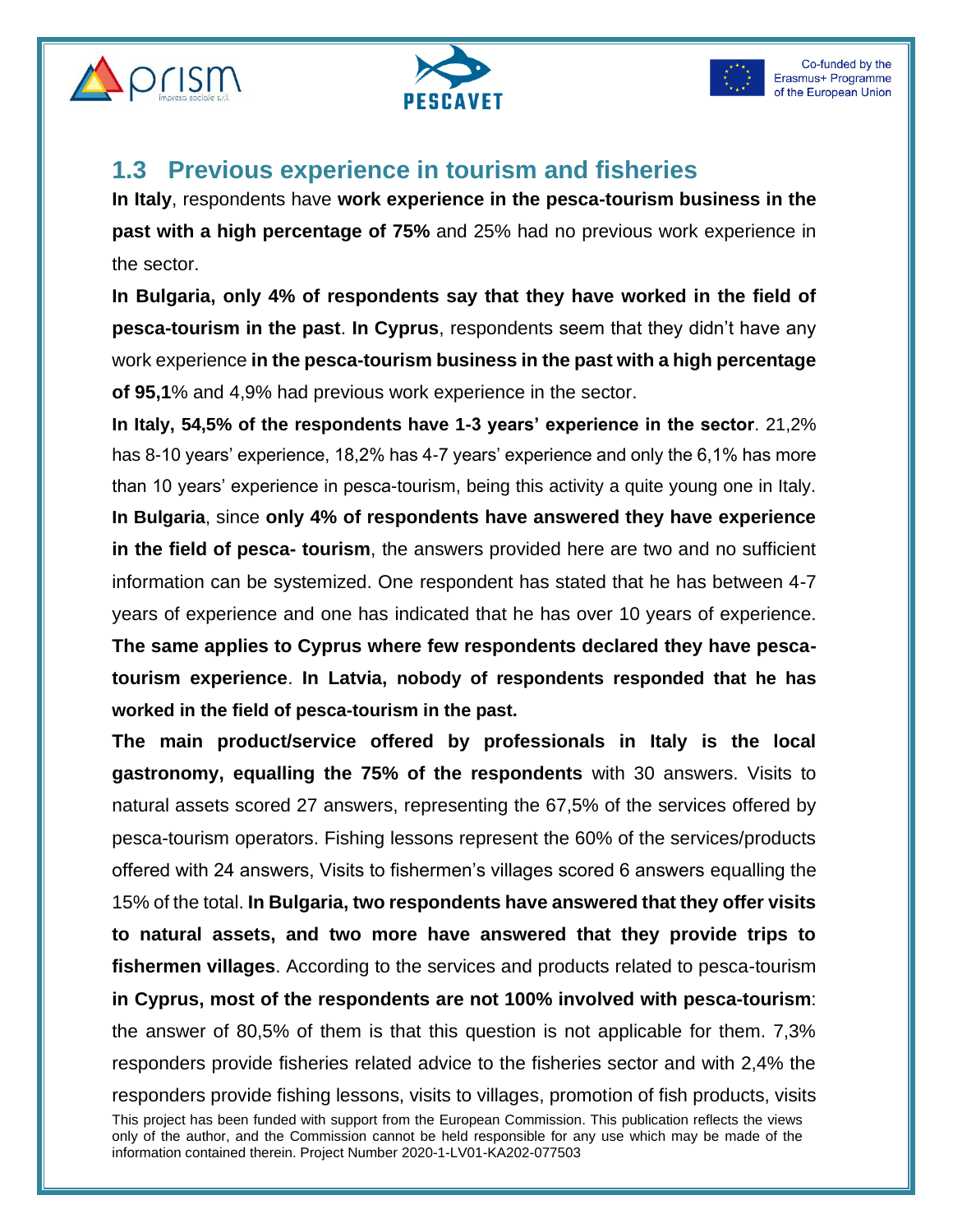





to natural assets and to fishermen villages and local gastronomy**. In Latvia the main service offered by respondents is the local gastronomy (60%) and natural assets (24%)**. 16% of respondents chosen "not applicable" option.

# **1.4 Communication and marketing activities in pescatourism**

**In Italy communication and marketing activities** that the responders perform in their pesca-tourism activity **are mainly connected with social media** and the internet, together with **hotels and restaurants** from the local area and tourism professionals such as **tour operators and travel agencies**. Respondents **from Bulgaria** have stated that **only the internet and the phone** work well for them and provide results when it comes to communication and marketing activities. In Cyprus the answers are NOT APPLICABLE for the most of respondents with a percentage of up to 60%. Others are involved in social media and Marine Superintendent channels of communication. Majority of the respondents revealed that only **personal network and connection are the main communication and marketing activities in pesca-tourism in Latvia**.

# **1.5 Fishing - an established tourist activity in partner countries**

In a question about fishing as an established tourist activity **in Italy**, respondents agree with **87,5%** that in Italy in the areas of their residences **fishing is a custom and tradition** while 12,5% do not consider fishing as a tradition in their areas. **In Bulgaria 100% of respondents have indicated that fishing is an established tourist activity in the country**. **In Cyprus** respondents agree **with 56,1%** that in the areas of their residences **fishing is a custom and tradition** while 43,9% do not consider fishing as a tradition in their areas.

In a similar question and to what extent pesca-tourism is a practiced activity in their territory, respondents have the following answers:

• **In Italy** with a percentage of **70%** they agree that **pesca-tourism is a growing activity**, 15% responded it is not much practiced in the territory and 15% responded that it is known but businesses are not ready to face the market.

This project has been funded with support from the European Commission. This publication reflects the views only of the author, and the Commission cannot be held responsible for any use which may be made of the information contained therein. Project Number 2020-1-LV01-KA202-077503 • **In Bulgaria there is a lack of awareness about the practice of pesca-**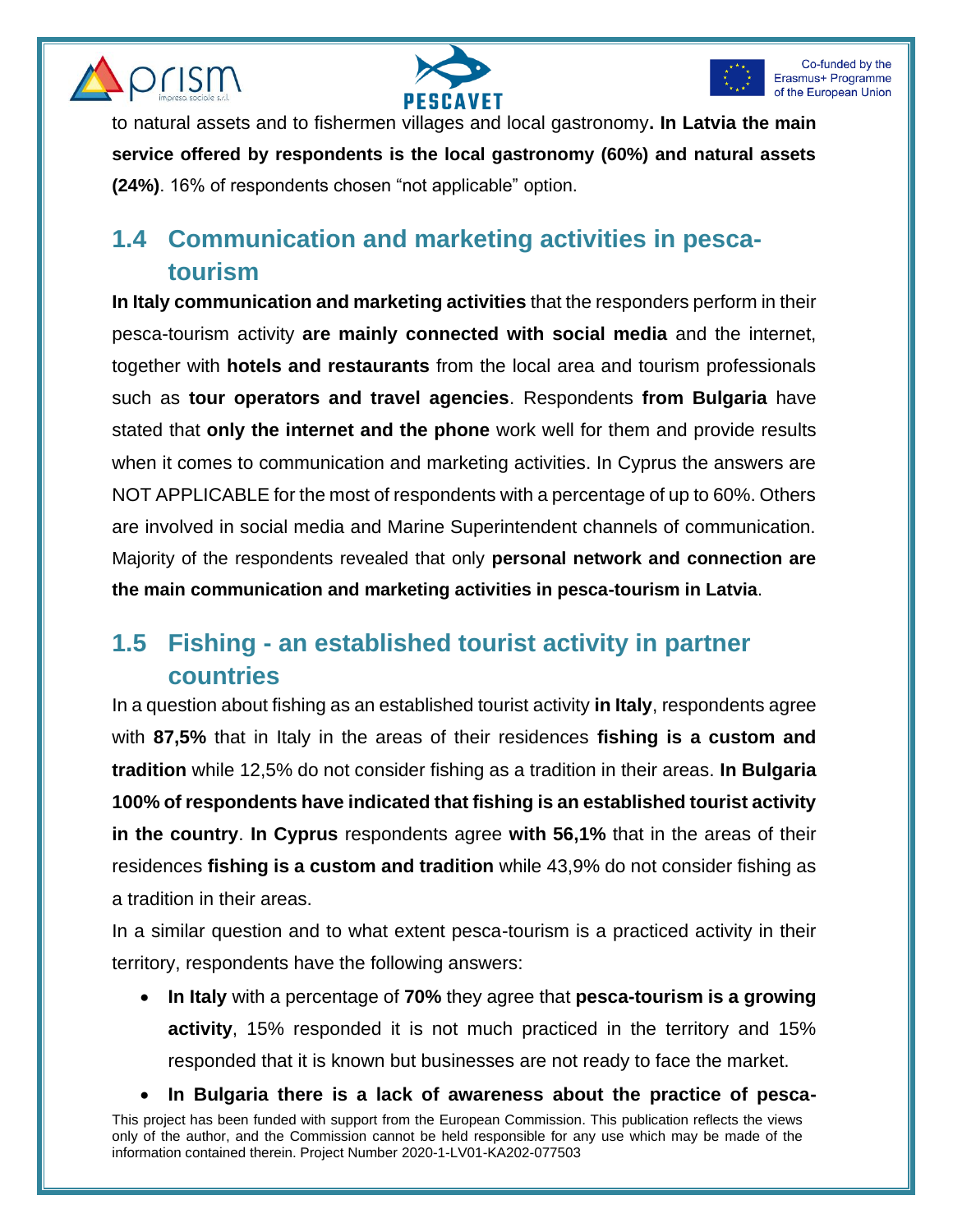





**tourism activities on a local level. 56% of the respondents don't know if such activities are practiced on their territories**. 4% of the people that answered find pesca-tourism an important activity and another 4% agree that it has growing activity.

- **In Cyprus with a percentage of 39% they agree that pesca-tourism is a growing activity**, 22% do not really know, 14,6% agree that pesca-tourism is known but the businesses are not ready to face the market, 12,2% agree that pesca-toursim is an important activity and some, that it is not practiced in their territory;
- **Majority of respondents have revealed that fishing is an established tourist activity in Latvia. Majority (80%) of respondents have answered that pescatourism is not practiced in Latvia**. While others (20%) responded "I do not know"

# **1.6 Local maritime natural heritage and traditional fishing culture in partner countries**

In a question if the respondents want to promote a local maritime natural heritage or traditional fishing culture that they like, these were the answers in Italy:

- Smaller islands (6)
- Local culture and traditions (3)
- Knowledge of the coastal area (3)
- Fishing techniques of the minor islands of the past (2)
- Tourist attractions like small fishermen villages, famous sightseeings (2)
- Local fish

When asked the question "Which local maritime natural heritage and traditional fishing culture would you like to promote in your area?", respondents from Bulgaria answered that the natural heritage on the Black Sea Coast - protected nature areas, nature and archaeological reserves, deltas, birds habitats etc., fishermen villages, mussels farms, fishing of traditional fishes such as jack mackerel, zargan, gobiidae are considered by them as the things that should be promoted in their territories. In a question if the responders want to promote a local maritime natural heritage or traditional fishing culture that they like **in Cyprus their responses are with up to 80% they do not**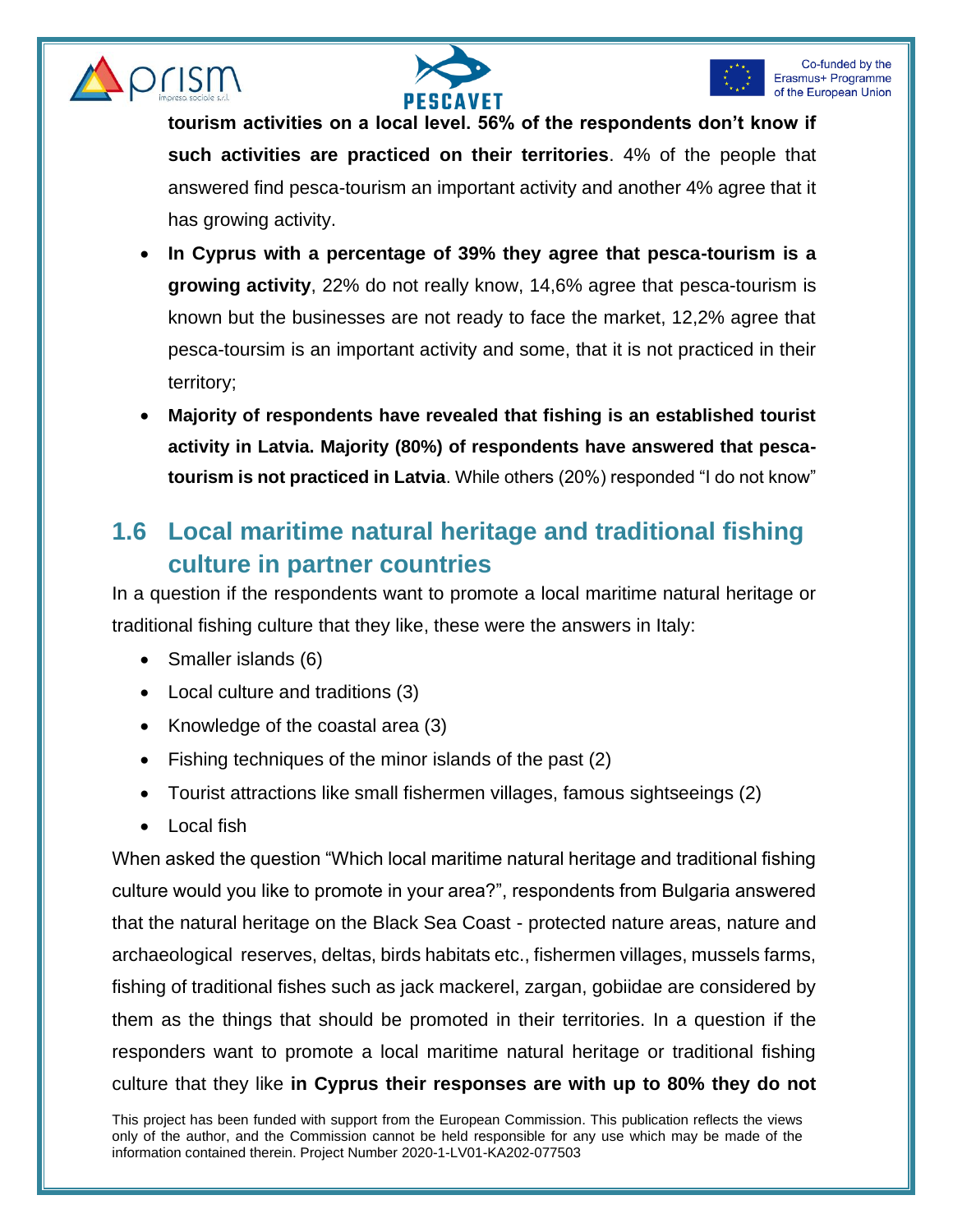





**really know or NOT APPLICABLE**. Some of them want to promote artisanal fishing, diving fishing, eco-friendly sustainable fishing, fishermen protect the environment to increase fish population, fishing invasive species with tourists, fishing knowledge in general. Some other want to promote Limassol for fisheries and fishing activities, shellfish, seabass, small scale coastal fishing or small scale related-fishing tourism to support small scale fishers with alternatives and economic incentives that will allow them to raise awareness for pesca-tourism in Cyprus. Others want to strengthen the area of maritime and would like to adopt the article of the EU on fishing tours. Traditional net fishing/practices/small scale fisheries are some of the other responses. Also in Cyprus Zygi area is the most well-known area of fishers and fishing activities and practices. Zygi is the most common area for fishing. **In Latvia**, for the question "Which local maritime natural heritage and traditional fishing culture would you like to promote in your area?", respondents answered that fishing of flounder and herring should be continued herein. All of respondents answered that **fishing with the boat or from the coast are the most common practice** in Latvia.

#### **1.7 Ideas/perception on entrepreneurship and innovation**

**In Italy respondents agree that fishing is a tradition in their areas with 95% positively** and 5% negatively. **100% of respondents in Bulgaria have answered that they consider fishing a tradition in the region where they live. In Cyprus respondents agree that fishing is a tradition in their areas with 82,9% positively** and 17,1% negatively. **In Latvia, all respondents agreed that fishing is a tradition in the country**.

When talking about innovation, **in Italy respondents agree that they adopt innovative strategies of any kind in their day-to-day business (57,5%)** while 42,5% declared they don't. **In Bulgaria 55% of respondents share that they don't use innovation in their daily business**. However, 45% have answered that they apply innovative strategies of any kind in their daily business operations. **In Cyprus respondents do not agree that they adopt innovative strategies of any kind in their day-to-day business (68,3%)** while 31,7% agree that they do. **100%** of respondents have answered that they consider Latvia fishing tradition is a heritage to be

protected and did not consider innovation in the field.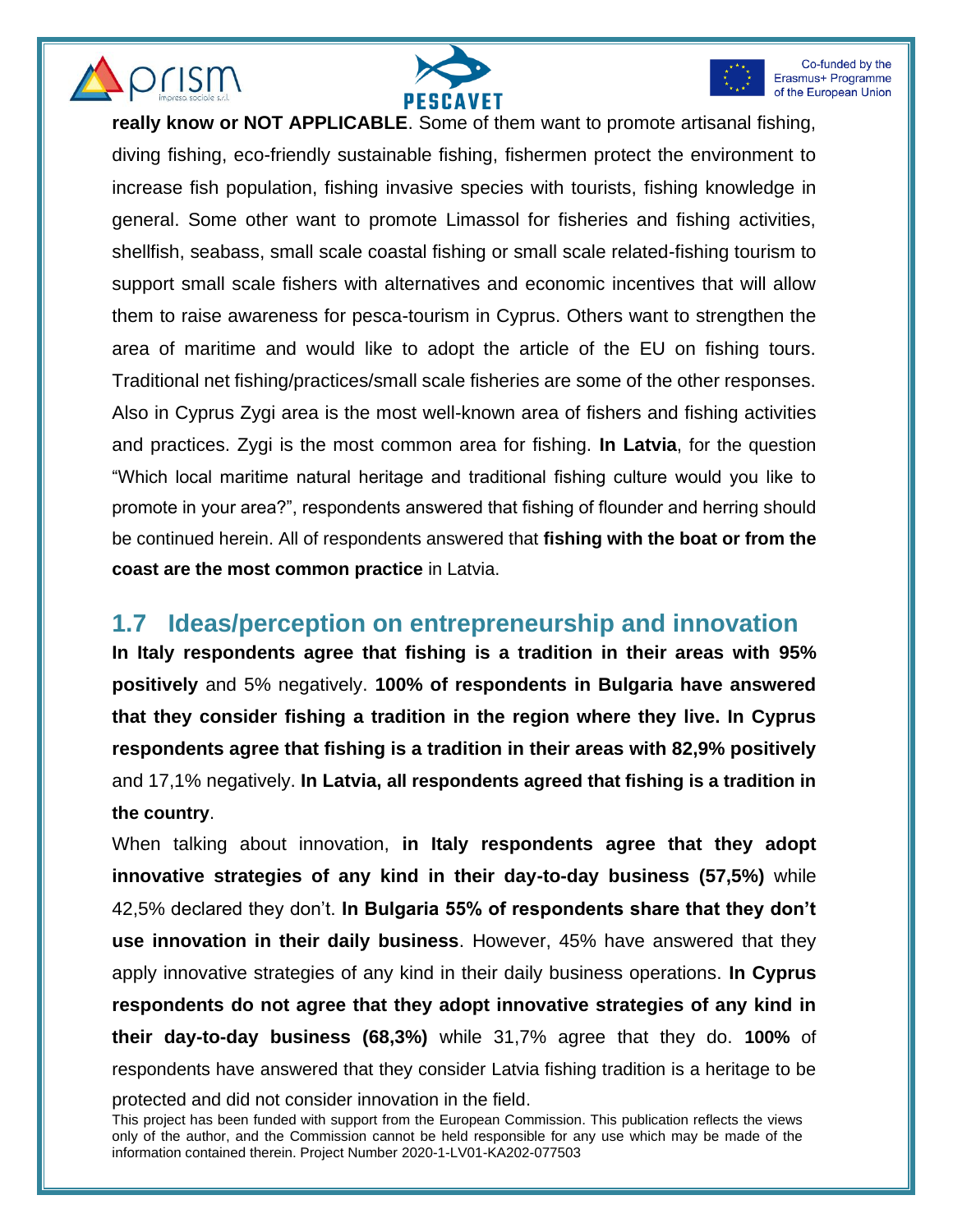





**In Italy 92,5% agree that pesca-tourism can be an alternative option to support**

their daily fishing business or in order to support fishing business in their areas. 7,5% do not agree with that statement. **In Bulgaria** a large number of respondents see the potential that pesca-tourism has as an alternative option to support their fishing business: **81.3%. In Cyprus, 85,4%** agree that pesca-tourism can be an alternative option to support their daily fishing business or in order to support fishing business in their areas. 14,6% do not agree with that statement. 96% respondents think that pescatourism could be an option to support their fishing activities. 4% of respondents could not provide an opinion.

**In Italy** the responders of PESCAVET questionnaires agree that **fishermen do have access to finance and regional or national funds with a percentage of 70%** and 30% do not agree with that statement**. In Bulgaria 76%** of professionals in the fishing industry say that fishermen have access to regional and/or national funds for their business. **In Cyprus** professionals' opinion, fishermen do have access to finance and regional or national funds with a percentage of **61%** and 39% do not agree with that statement. In a similar question people were asked if there is any access to government funding for various actions such as withdraw of boat, premature retirement etc. **In Italy the answer is yes for most of them with 67,5%** while 32,5% do not agree with the statement. In Bulgaria 72% The responders from Bulgaria share that they have access to funds from the government for different actions like premature retirement or withdrawal of a boat. **In Cyprus the answer is yes for most of them with 53,7%** while 46,3% do not agree with the statement.

#### **1.8 Supporting tools for pesca-tourism operators**

According to the supporting tools for pesca-tourism operators, in Italy respondents have mentioned the following:

- Fishing consortia (4)
- The European Fisheries Fund (4),
- Tour operators (3)
- Tourist information offices (2)
- Funds for boat adaptation, costs for marketing (websites), financing for fish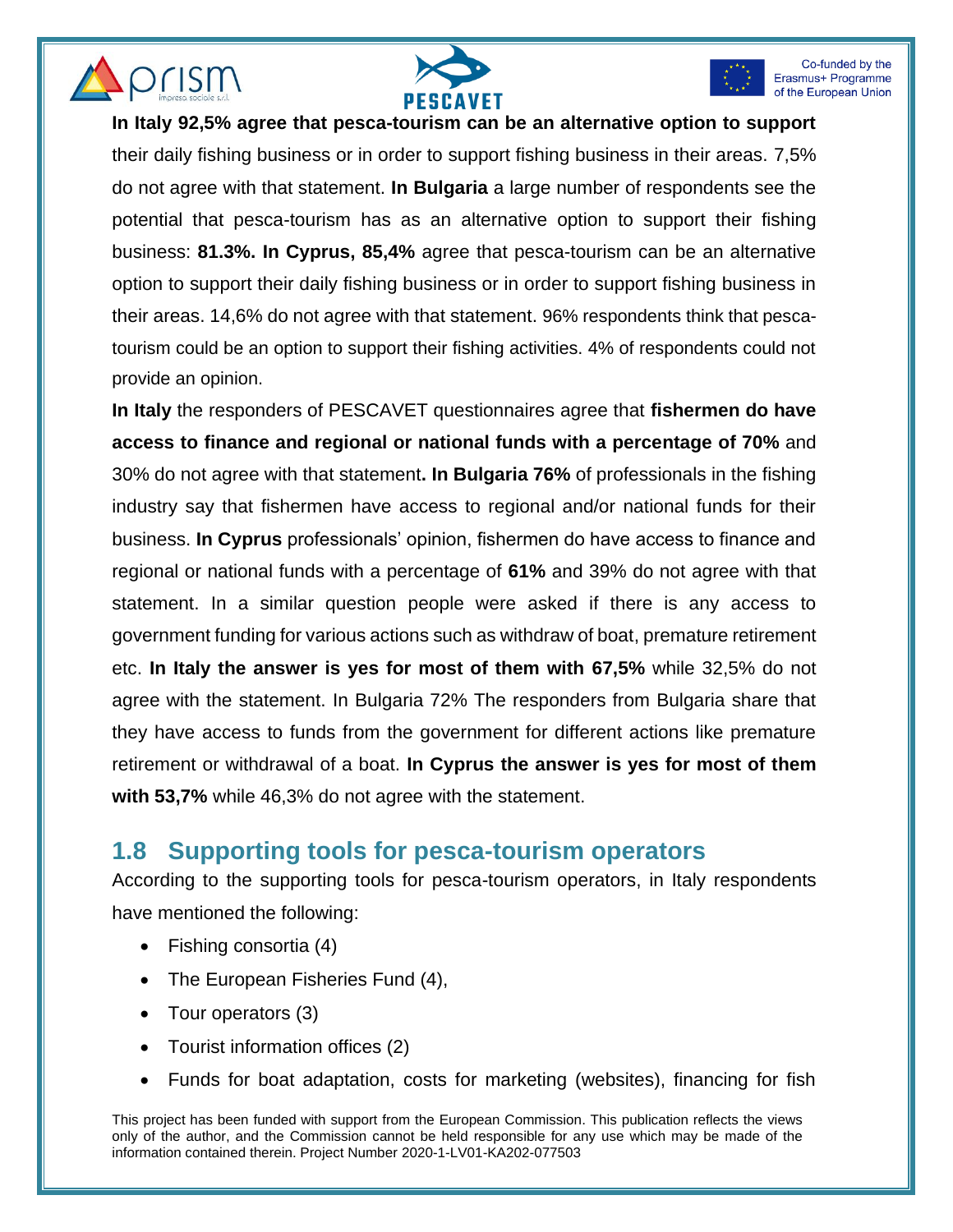





tourism (2)

- Consultants in the subsidized financing sector
- Relief on diesel
- Training courses
- Social media

In Bulgaria the main tools for supporting pesca-tourism operators are FLAG's projects, financing programmes of the EC as Maritime and Fisheries Programme. Those are the ones marked in the answers by the respondents of the PESCAVET questionnaire. Currently a National Fishermen Network is created, aimed at ensuring stakeholders representation, capacity building, dissemination of information on community-led local development and maritime and fisheries programme, sharing best practices and knowledge transfer, as well as supporting interterritorial and transnational cooperation. In Cyprus, according to the supporting tools for pesca-tourism operators the responders have mentioned the following:

- a. EMFF
- b. Alternative Income
- c. DFMR and the Department of Environment
- d. European Fisheries Fund
- e. New boat, tech equipment
- f. Subsidies from the government
- g. Support of the government tourism organisations, target market and good marketing and sales and promotion of country's fishing activities
- h. Tourism development funds and local funding
- i. Training, certificates, infrastructure, target of Fisheries Local Actions

The majority of the respondents **in Italy** agrees that there is a **need for training to convert fishing activity to pesca-tourism (77,5%)** and 22,5% do not agree with the statement. **In Bulgaria** almost ⅔ of all people that filled out the questionnaires indicate that **they will need training and support to convert fishing activity to pescatourism - 64%**. On the other hand, 36% don't consider they will need additional training for the process. **In Cyprus** the majority of the respondents agrees that **there is a need for training to convert fishing activity to pesca-tourism (82,9%)** and

This project has been funded with support from the European Commission. This publication reflects the views only of the author, and the Commission cannot be held responsible for any use which may be made of the information contained therein. Project Number 2020-1-LV01-KA202-077503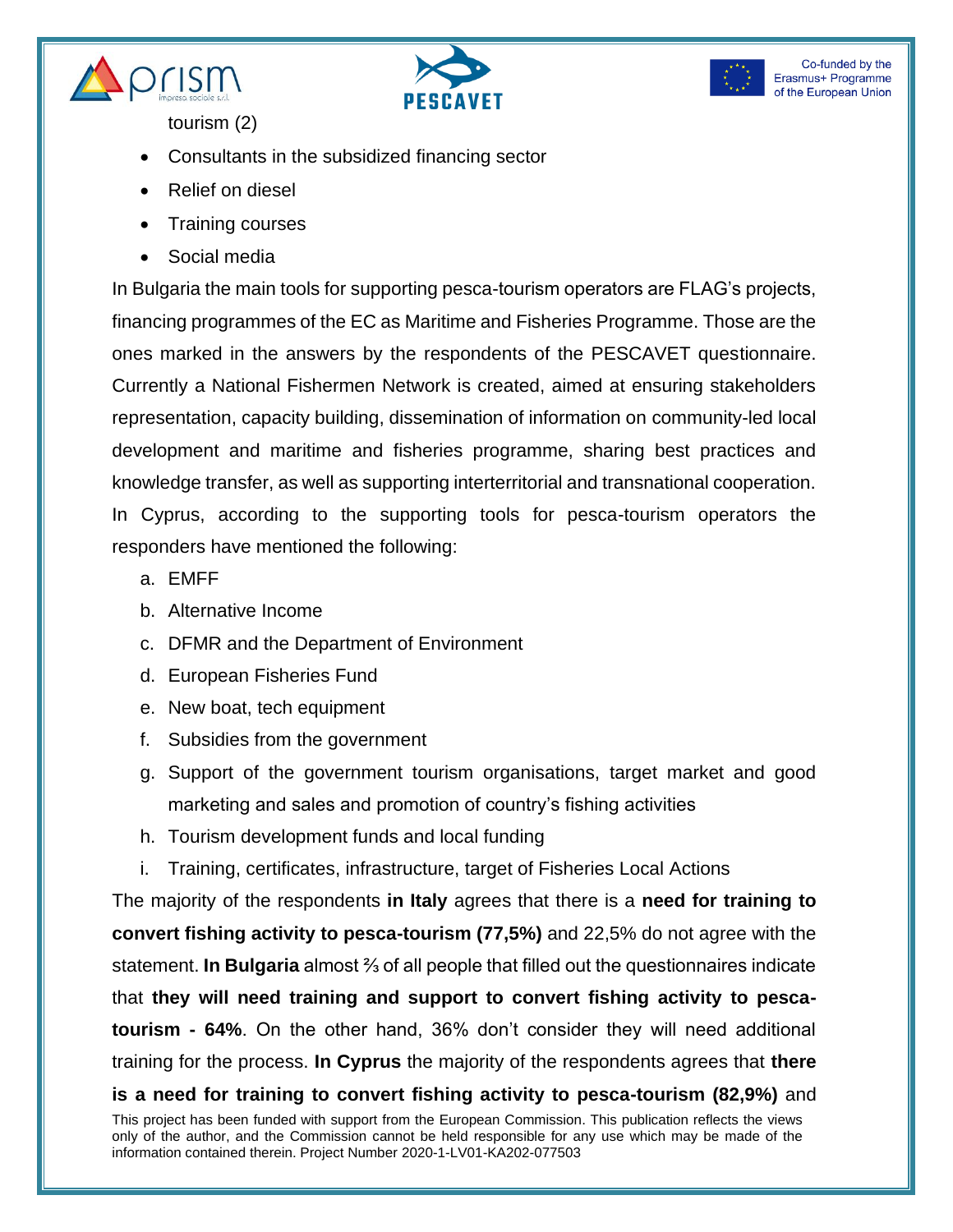





17,1% do not agree with the statement.

**As it concerns VET courses on pesca-tourism**, **respondents do not know if there are VET courses in Italy for pesca- tourism (95%)** although 5% support that there are VET courses in their local and regional area. Respondents who said "Yes" left these answers:

- Legacoop, Federpesca, trade associations training courses
- Training courses organised by the Sicilian Region

**92% percent of people in Bulgaria answered that there are no VET courses on pesca-tourism in Bulgaria**. The 8% that filled in the answer "Yes", stated that such good practices can be found in EU and FLAG's projects. **In Cyprus respondents do not know if there are VET courses in Cyprus for Pesca-tourism (95,1%)** although 4,9% support that there are VET Courses in their local and regional area. For the ones who answered "Yes" in the abovementioned question the responses are that they know VET Courses in Innovation, trainings provided by EMFF through development agencies, there are specialized courses for sustainable pesca-tourism and trainings provided by Fisheries Local Action Groups and the department of fisheries and marine research under the Ministry of Environment in Cyprus. **In Latvia, almost 50% of the respondents agree that fishermen could have access to regional and national funds for their business.** Respondents have only mentioned that the main supporting tool is regional development and national funding for agriculture.

# **1.9 Needs in education/lifelong learning**

Respondents to the question: "If you want to start a business in the pesca-tourism business, which are the areas you want to deepen?" answered as follows: **In Italy "Tourism marketing "is by far the most requested topic for a new pescatourism start up**, followed by foreign languages (45%), planning (42,5%), business management (25%). It is interesting to note that human resources scored 0%. **In Bulgaria**  when addressing the question: "If you want to start a business in pesca-tourism business, which are areas you want to deepen?", responders have answered the following:

- **Tourism Marketing – 48%**
- Business management 42%
- Foreign languages  $-40%$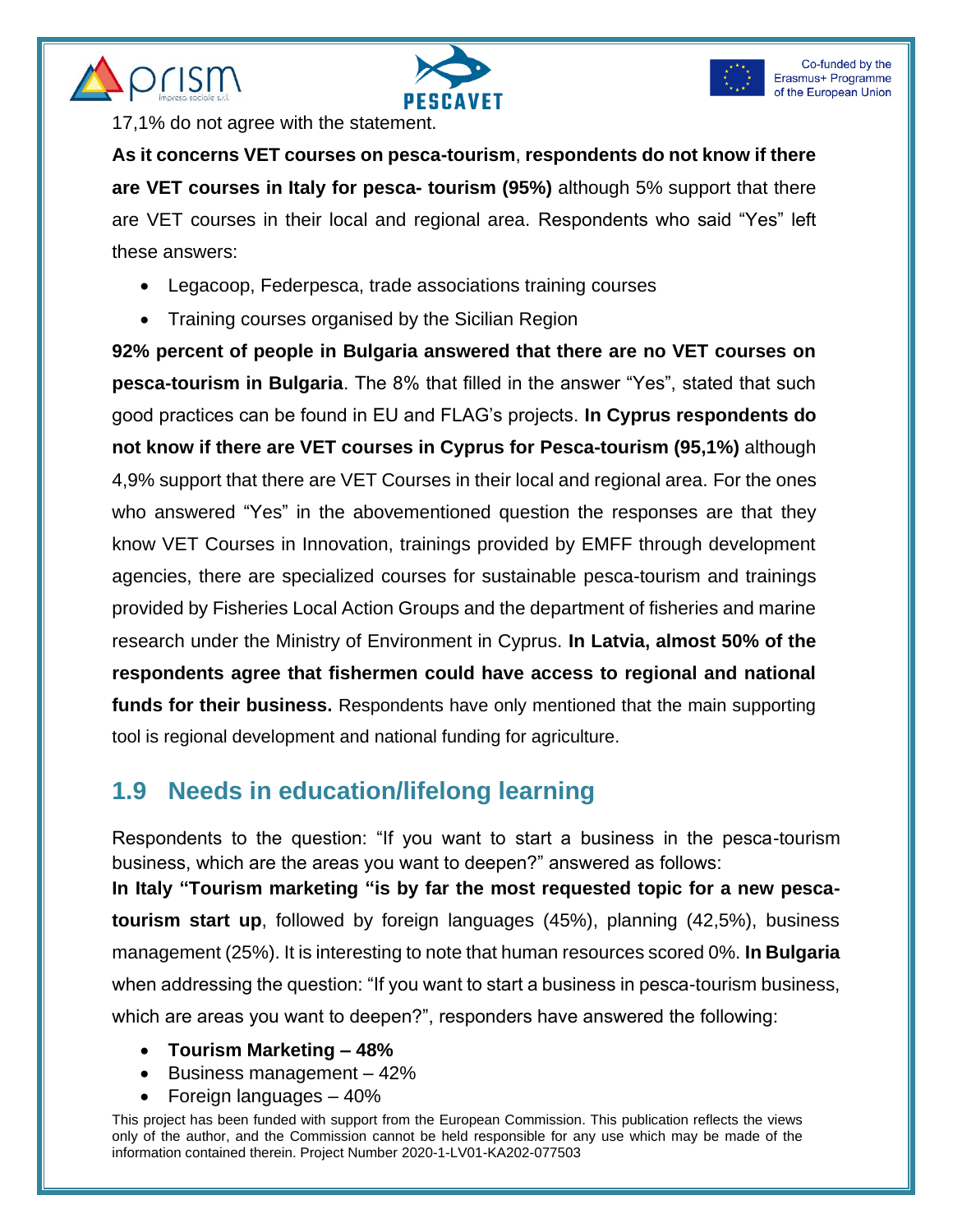





- Culture and traditions 32%
- $Bioloqv 10%$

The needs of the respondents are very clear and should be addressed with proper training, support and resources**. In Cyprus, for start-up businesses in pesca-tourism the responders want to deepen the areas of Tourism Marketing (24,4%)**, Finance (12,2%), Culture and Traditions (12,2%), Planning (22%) and Business Management (4,9%), Biology with 9,8%, Administration (4,9%), Hospitality and Human Resources, Planning for the industry's long-term sustainability, Informatics and Digital Technologies (2,4%). None of them mentioned Foreign Languages. **Training programmes necessary at local level that are not yet available could be, according to the responders in Italy:**

- **Tourism marketing (9)**
- Business planning (6)
- Foreign language courses (3)
- Information technology (3)
- How to manage the European funds of the new EMFF programming (2)
- Fishing techniques and their application
- Attendance to winter courses
- All-round training on the sector
- History
- Fishing tourism is linked to the initiative of individuals, it would be useful to create consortia or multiservice companies

**In Bulgaria** respondents have stated that there is a need for training programmes at local

level that are still not available in the areas of: pesca-tourism, **business management in pesca-tourism, marketing, entrepreneurship**. **In Cyprus**, training programmes necessary at local level that are not yet available could be, according to the responders:

- Trainings on how to be more hospitable, how to treat tourists
- **Business models, marketing, environmental awareness, administration**
- Education
- Informatics Digital Technologies
- Local government regulatory service to support local culture and create a sustainable business looking after our country
- Pesca-tourism and Sustainability
- Safety in the sea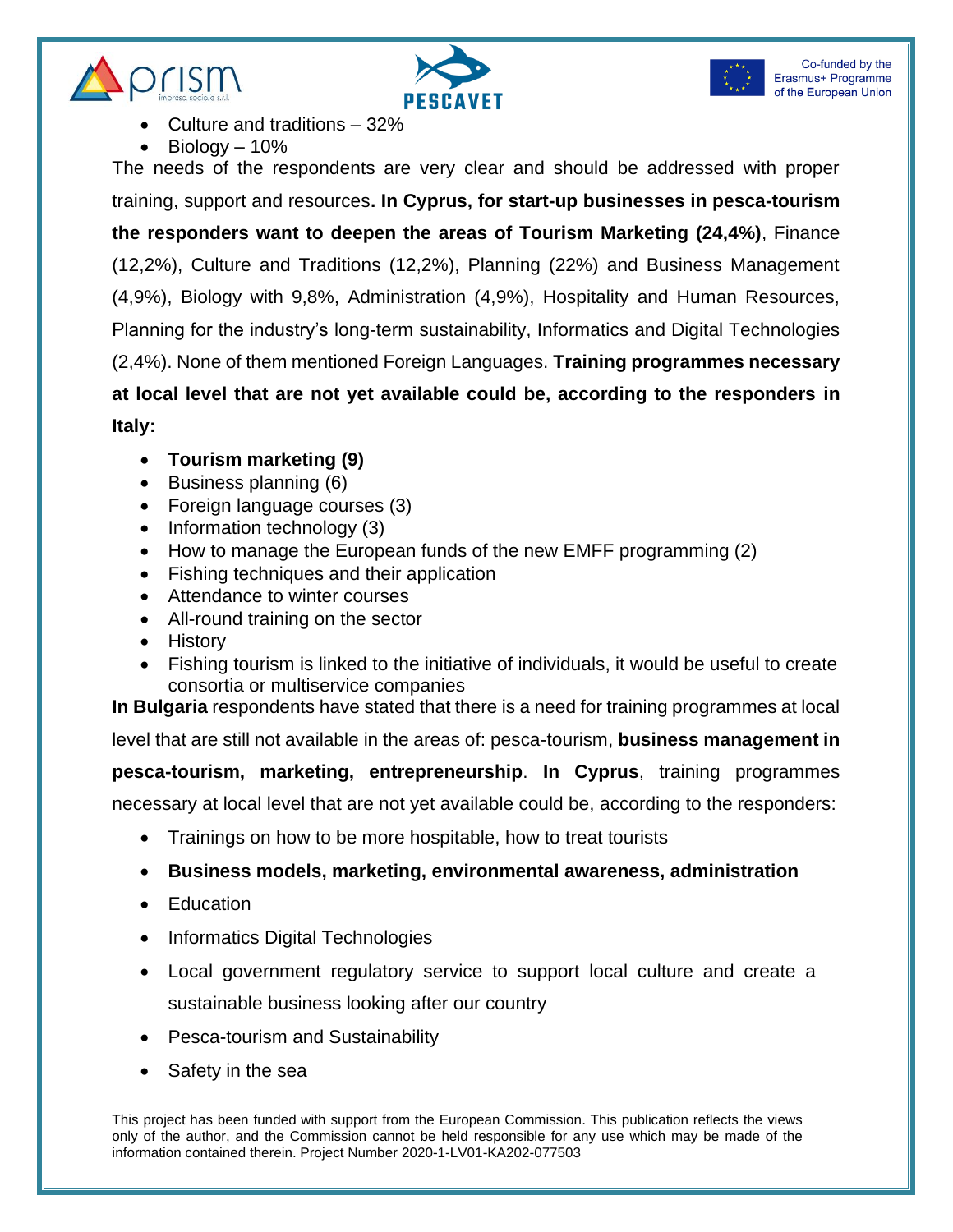





• Tourism marketing, trainings on pesca-tourism and fishing activity.

**In Latvia**, all respondents indicated that they could attend training on pesca-tourism.

The responses to the question "If you want to start a business in pesca-tourism

business, which are areas you want to deepen?", provided the following answers:

- **Tourism Marketing 25 (50%)**
- **Foreign languages 24 (45%)**
- Planning  $1 (2%)$
- Business management 4 (8%)
- **Administration 22 (44%)**
- Hospitality 0 (0%)
- Finance 16 (32%)
- Culture and traditions 3 (6%)
- Biology 1  $(2%)$
- **Informatics Digital Technologies 17 (34%)**
- Human Resources 2 (4%)

Therefore, the responses to the necessity of the training programmes at regional level provided the following answers:

- Tourism Marketing
- Foreign languages
- Administration of the projects
- Informatics Digital Technologies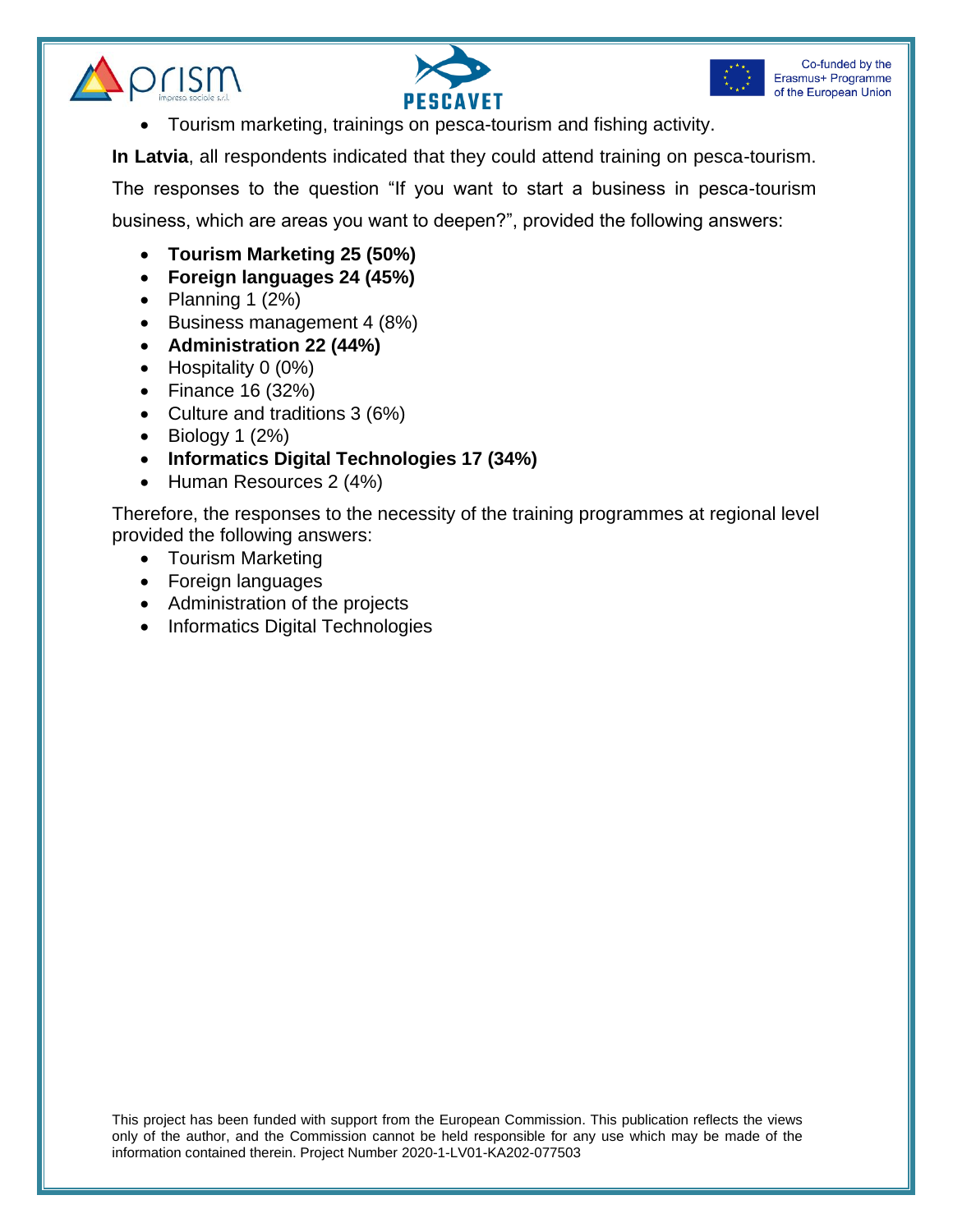



prism

# **2 Key topics for the development of the training chapters / modules in IO2 and IO3**

The needs of training and support for development of pesca-tourism in all partner countries are:

- **Training programmes for business development in pesca-tourism** (management, marketing, entrepreneurship, good practices, legal framework);
- **Training programmes for acquiring knowledge for enhancing competitiveness and attractiveness of tourist products and services in pesca-tourism** (foreign languages, culture and traditions, biology);
- **Changes in legal framework in regard to certification and permissions for activities in pesca tourism, safety requirements and taxation**;
- **Specific measures and supporting projects** development under the National Programme Maritime Affairs and Fisheries, tailored for diversification of fishing activities with pesca-tourism and support in development of projects.

Training should be oriented to knowledge and skills needed for starting and developing pesca-tourism activities and business, in partnership with tourism businesses and in cooperation with stakeholders in local fishing and maritime sectors. **Initiatives of experts/professionals in fishing and tourism should be meetings, workshops and/or discussions about legal framework directly and indirectly related to pescatourism, financial opportunities for the development of pesca-tourism, including FLAG initiatives and programmes.** The meetings, workshops and/or discussions should allow the experts to develop strategies, plans, projects and supporting programmes for developing pesca-tourism, to elaborate propositions for legal framework (improvements, adjustment or creating new one), and submit them to police makers. **Pesca-tourism should be promoted in all partner countries in specialised schools and universities, municipality administrations, tourist and fishing associations.**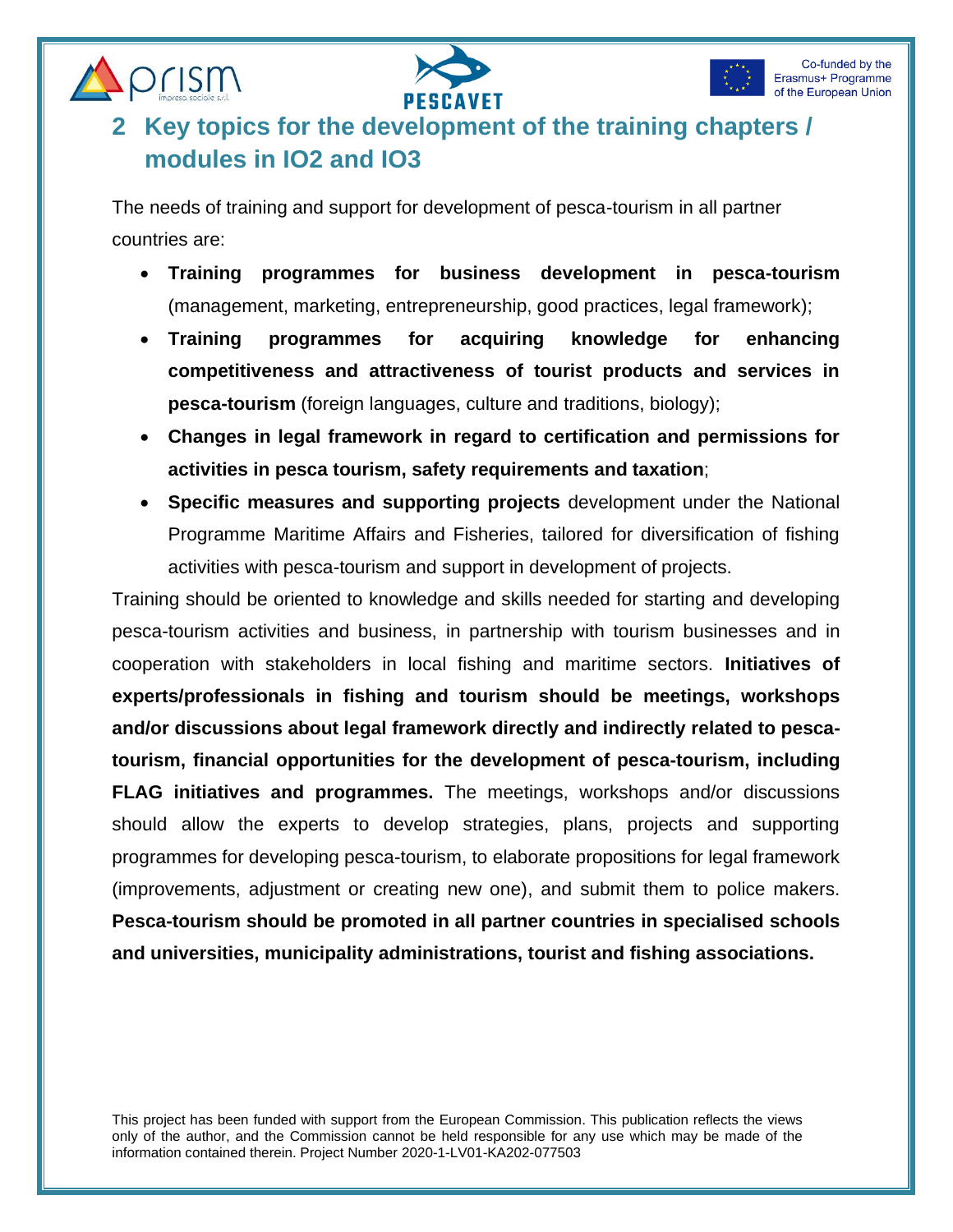





# **3 Baseline for knowledge on new processes and marketing techniques for products/services in pesca-tourism: compared analysis of the best practices from all partner countries**

It can be useful to review the best practices on pesca-tourism businesses in all partner countries. In Italy these are the collected best practices from the questionnaires:

- Offshore excursions with fishing trips, including final barbecue (5)
- Boat excursion and visit to the sea coves for a swim (4)
- Fleet of fishermen of Sant'Agata di Militello (2)
- Story of the territory to tourists by the fishermen
- Visit to the most evocative natural places and exemplary fishing trips
- Visit to the Zingaro reserve, swim break and explanation of the main fishing methods

For example, in Italy the best practice "Lo Squalo boat" is a well-established pescatourism operator thanks to its communication and presence on the web, so putting together the tradition of fishing with new communication channels for a new service, pesca-tourism which is a way to differentiate the income of the fishing sector. The tourist attractions near Castrignano al Capo such as Santa Maria di Leuca and other famous tourist destinations, are a fertile soil for the pesca-tourism activities. **The critical success factor is the communication that "Lo Squalo boat" started years ago and now assuring a constant visibility on the net. This stresses the importance of communication and marketing for the pesca-tourism sector.**

Since pesca-tourism is not practiced widely **in Bulgaria, there are very few good practice scenarios that can be shared**. Respondents answered that fishing with your boat or yacht and picnicking on the beach or the coast is the most common and recognised good practice in the country.

Best practices on pesca-tourism businesses in Cyprus:

- Development of artisanal fishing
- Charters fishing pelagic fish, touristic fishing with rods and nets
- EU regulations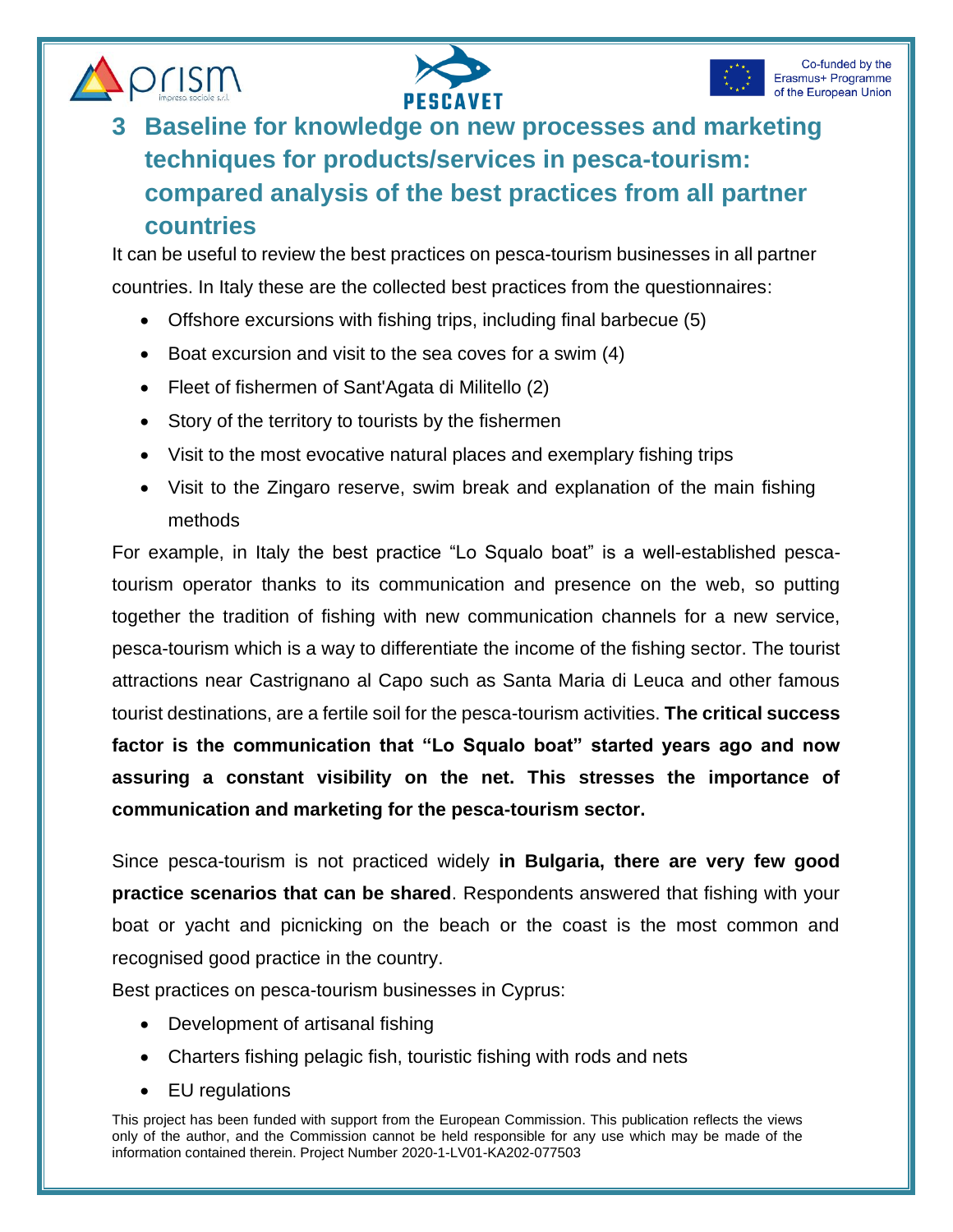





- Entertainment in fishing villages, hotel apartments and educational groups from around the country
- Increase in income whilst decrease in fishing pressure
- Online fishing advertising
- Provision of information on the marine environment and the coastal biodiversity, watching the professional fishing activity
- Sustainable fishing
- The CHERISH Project Flag Paphos Participation a project for fishing tourism <https://www.interregeurope.eu/cherish/>
- Training fisheries

The promotion of fishing tourism, in addition to the economic and other benefits that will arise for Limassol and Cyprus in general, will contribute significantly to the conservation of marine wealth, as it will not cause permanent damage to the seabed, while at the same time it is expected to contribute significantly degree in the promotion of the Mediterranean cultural heritage of the sea, by promoting local products and traditions.

Although many of these fishing areas are now very close to popular tourist destinations, it is estimated that the benefits of tourism development usually do not reach the fishing communities. **Fishing tourism will enable tourists to connect with local communities**, offering unique experiences to both visitors and operators.

As it is emphasized, **the economic situation of the fishing communities can be significantly improved by the enrichment of the tourist offer**. At the same time, **it will create new sources of income for traditional fishermen** and will obviously lead to second thoughts the young professionals who, possibly frustrated, were planning or looking for ways to retire from this field.

Practices in Romania and Turkey are oriented mainly towards fishing as a hobby and favour leisure activity, as it is a main purpose of visits to places. In Bulgaria fishing tours are organised for tourists as a recreational activity which enhances the vacation experience and usually includes lunch, swimming, picnic, sunbathing.

This project has been funded with support from the European Commission. This publication reflects the views only of the author, and the Commission cannot be held responsible for any use which may be made of the information contained therein. Project Number 2020-1-LV01-KA202-077503 In Romania there is a practice of visits to traditional fishing villages and experience of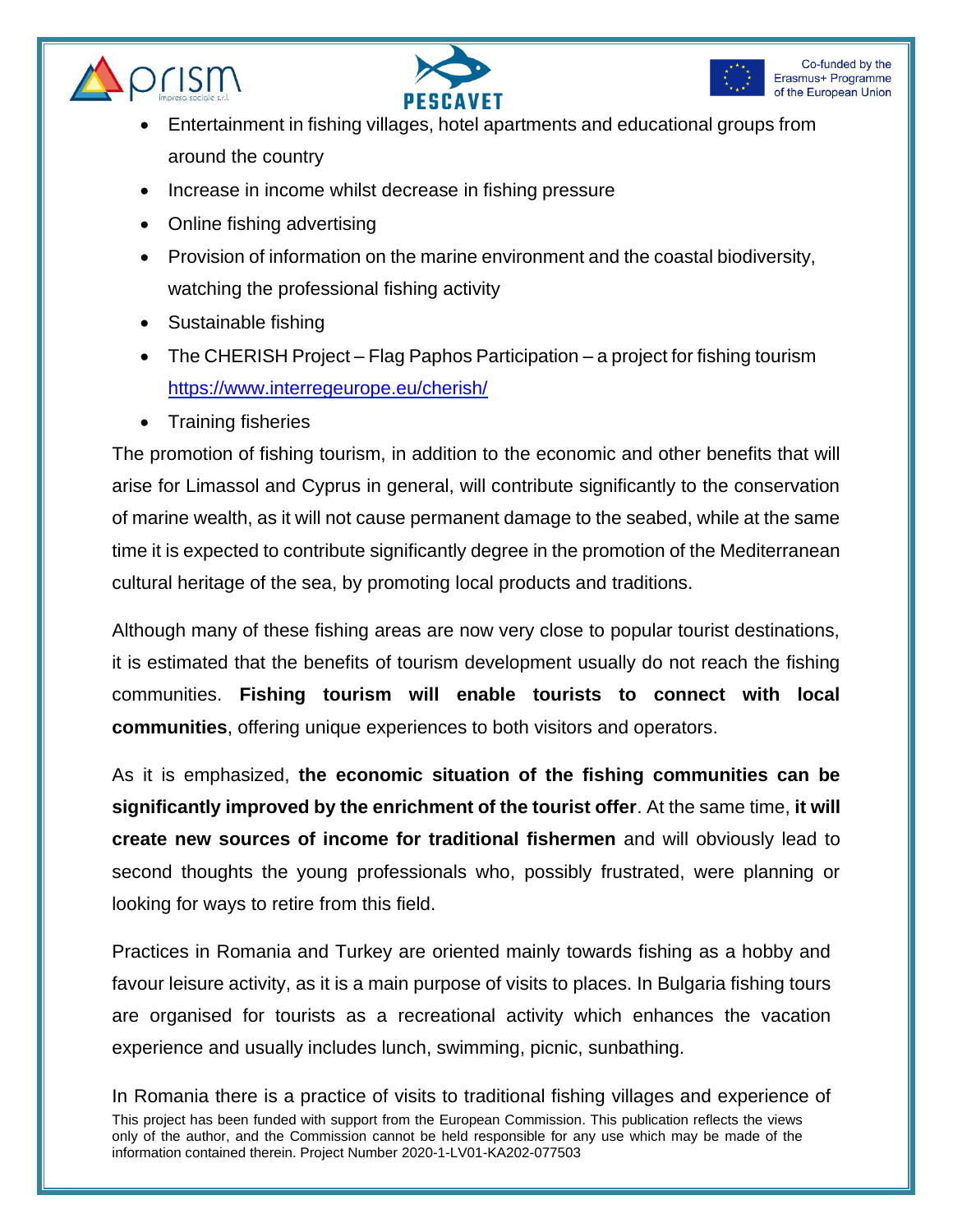





local gastronomy, visits to natural heritage sites and observing birds in the Danube delta. The small company organising the trips employ knowledgeable, enthusiastic people, who have to tell tourists all they want to know about the Danube. The pesca-tourism company has motorboats especially outfitted to accommodate visitors and they seem to have some arrangement with local fishermen. The tourist boat approaches fishermen at work and the fishermen tell them about their work and show their catch.

In the Black Sea there are different conditions for fishing compared to the Mediterranean and Aegean Sea. The main fishing season in Black Sea is from April to the middle of June and from September to the middle of November. But that is a good opportunity for pesca-tourism to contribute to the extension of the summer tourist season.

# **4 Conclusion / key points of the Benchmarking Report**

The fishing tourism sector is not a novelty in Italy. In the last years, there are many initiatives of entrepreneurs and fishing cooperatives. Nevertheless, the expected results have not been achieved yet because it was and still is hard to create enterprises paths within the professional tourist sector. **A main issue is to create an efficient network among receiving facilities, fishers and travel agencies to gain tourists from across the EU**.

**The fishing sector of Cyprus is currently facing significant sustainability problems**, due to various factors, such as overfishing of some bottom and pelagic species, low productivity of the region, the limitation of fishing fields in Cyprus due to the Turkish occupation**, the lack of professional training of fishermen in modern fishing and navigation methods** as well as consumers' preference for specific species of fish in combination with their difficulty in accepting new species. In addition, the growing presence of alien species exacerbates the negative effects on the ecosystem and fisheries. **There is also a need to improve the marketing system for fishery products**.

**Organizing and providing fishing tours by boat is considered to be equal to pescatourism or that is the main activity which can be connected with pesca-tourism in Romania, Bulgaria and Turkey**. **The tours are offered mainly by private companies in tourism and transport (travel agencies, marine transport operators)**.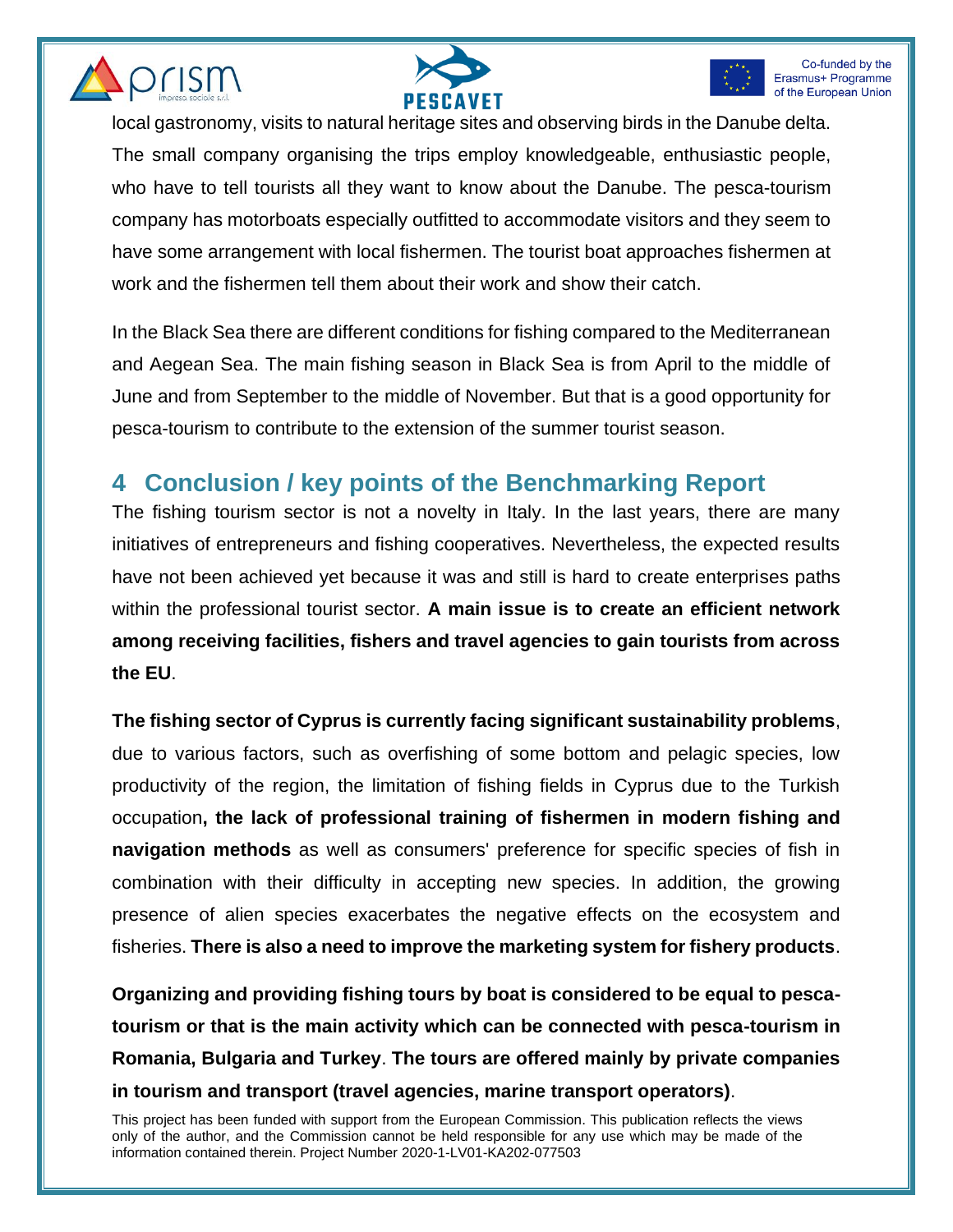





**There are good opportunities for development of pesca-tourism in Bulgaria**. There is a need for strong dialogue, aimed at adjustment and improvement of the legal framework linked with pesca-tourism development by involving relevant stakeholders experts in fishing and tourism, including representatives of FLAGs, fishing associations or unions, institutions in maritime affairs and fisheries, policy makers, educational institutions with study courses in tourism, maritime affairs and fisheries.

#### **There is a need of training related to pesca-tourism development for professionals in fishing and tourism business.**

Initiatives for popularisation of pesca-tourism in Bulgaria can play important role for its development.

The opportunities for development of pesca-tourism in Bulgaria are in follow directions:

- Professionals (young and middle age) in fishing and tourism business are motivated and convinced that pesca-tourism is very good supporting activity for fishing business and can enhance the tourists' experience;
- Organising pesca-tourism tours with fishing activities (learning, observing, practice) and visits to places with natural and cultural heritage, incl. underwater, along the Black Sea coast;
- Visits to traditional fishing villages and experience of local gastronomy (Black Sea Cuisine), learning about the fishing traditions and work, shopping fresh catch fish from fishermen;
- Practice of pesca-tourism in low season April, May, September and October for individual tourists, highly interested in local community life, traditions and culture, ecotourism, traditional fishing and in high season for tourists with recreational purpose;
- Practice of pesca-tourism in partnership with Romanian fishermen or business in pesca-tourism.

#### **The main problems for developing pesca-tourism is** poaching (and the apparent lack